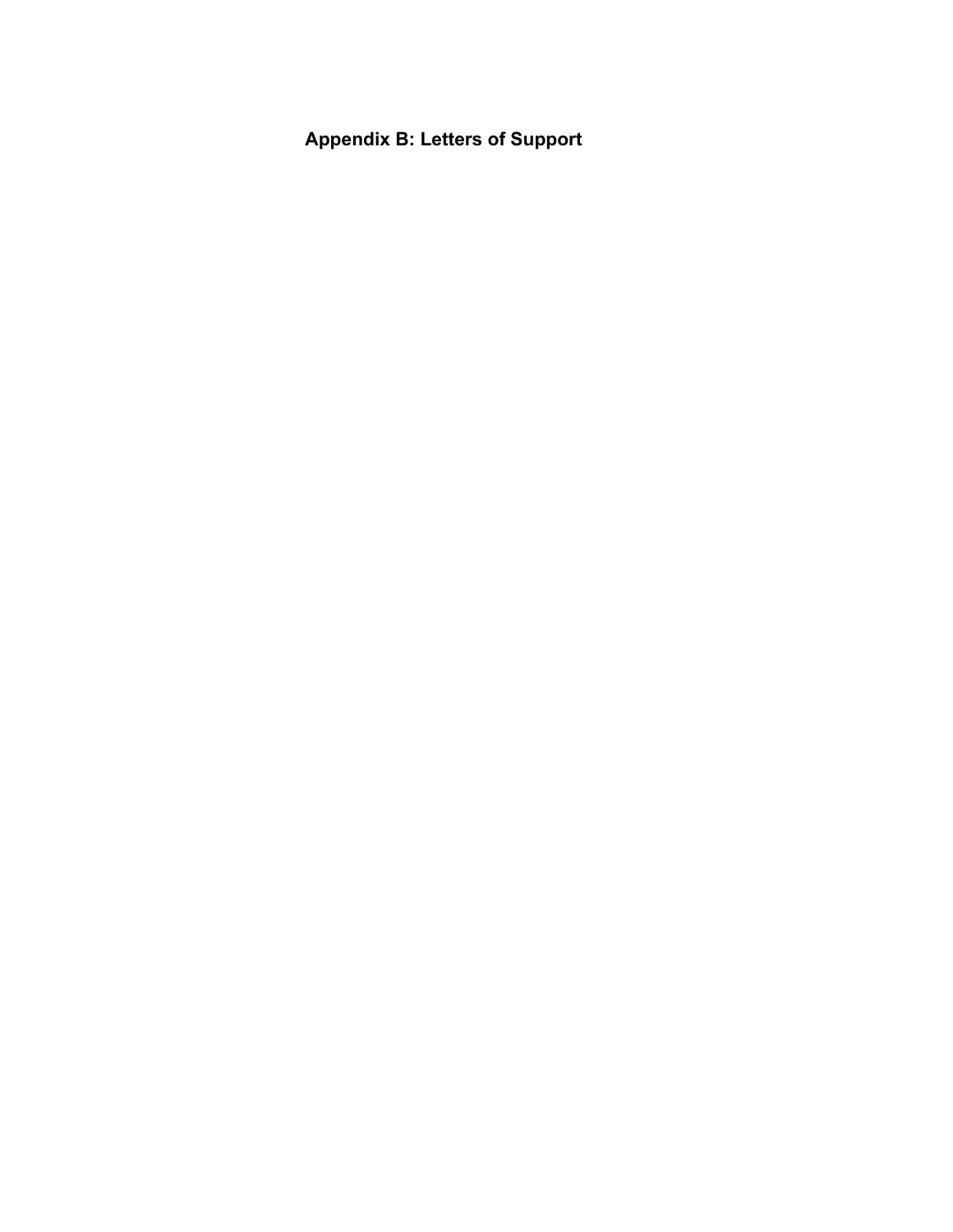| From:    | Haznar, Pamela R. (DOT)                 |
|----------|-----------------------------------------|
| To:      | Seth Asante                             |
| Cc:      | Mark Abbott; Lachance, Barbara A. (DOT) |
| Subject: | RE: Route 1 in Norwood                  |
| Date:    | Friday, November 19, 2021 7:24:27 AM    |
|          |                                         |

The District supports a study on Rte 1. I am cc-ing Barbara Lachance, District Transportiaon Planner as point of contact. Thank you for this important work Pam

Pamela Haznar, P.E. District Five Project Development Engineer MassDOT – Highway Division 1000 County Street, Taunton, MA 02780 857-368-5050 (office) | 508-809-0134 (cell)

From: Seth Asante <sasante@ctps.org> Sent: Thursday, November 18, 2021 3:18 PM To: Haznar, Pamela R. (DOT) <Pamela.Haznar@dot.state.ma.us> Cc: Mark Abbott <mabbott@ctps.org> Subject: Route 1 in Norwood

CAUTION: This email originated from a sender outside of the Commonwealth of Massachusetts mail system. Do not click on links or open attachments unless you recognize the sender and know the content is safe.

## Good afternoon Pamela,

The Metropolitan Area Planning Council has been working with the Neponset Valley Transportation Management Association and communities along the Route 1 corridor from Dedham to Foxborough on addressing job/transit access. They are recommending various transit pilot projects but their long-term recommendation is to make that Route 1 corridor more transit, pedestrian, and bicycle friendly.

Also, the Route 1 corridor in Westwood, Norwood, and Walpole was identified in the Boston Region MPO's Long-Range Transportation Plan's Needs Assessment as in need of safety improvements and modernization to address multimodal transportation. The MPO's recurring study Addressing Priority Corridors from the Long-Range Transportation Plan Needs Assessment focuses on these corridors, where staff do a detailed analysis and develop improvement concepts of a corridor.

We are currently in the process of selecting a corridor for the FFY 2022 study. However, the length of Route 1 in these three communities is too long to be done in one study, so we could only possibly study one of them—Norwood. Route 1 in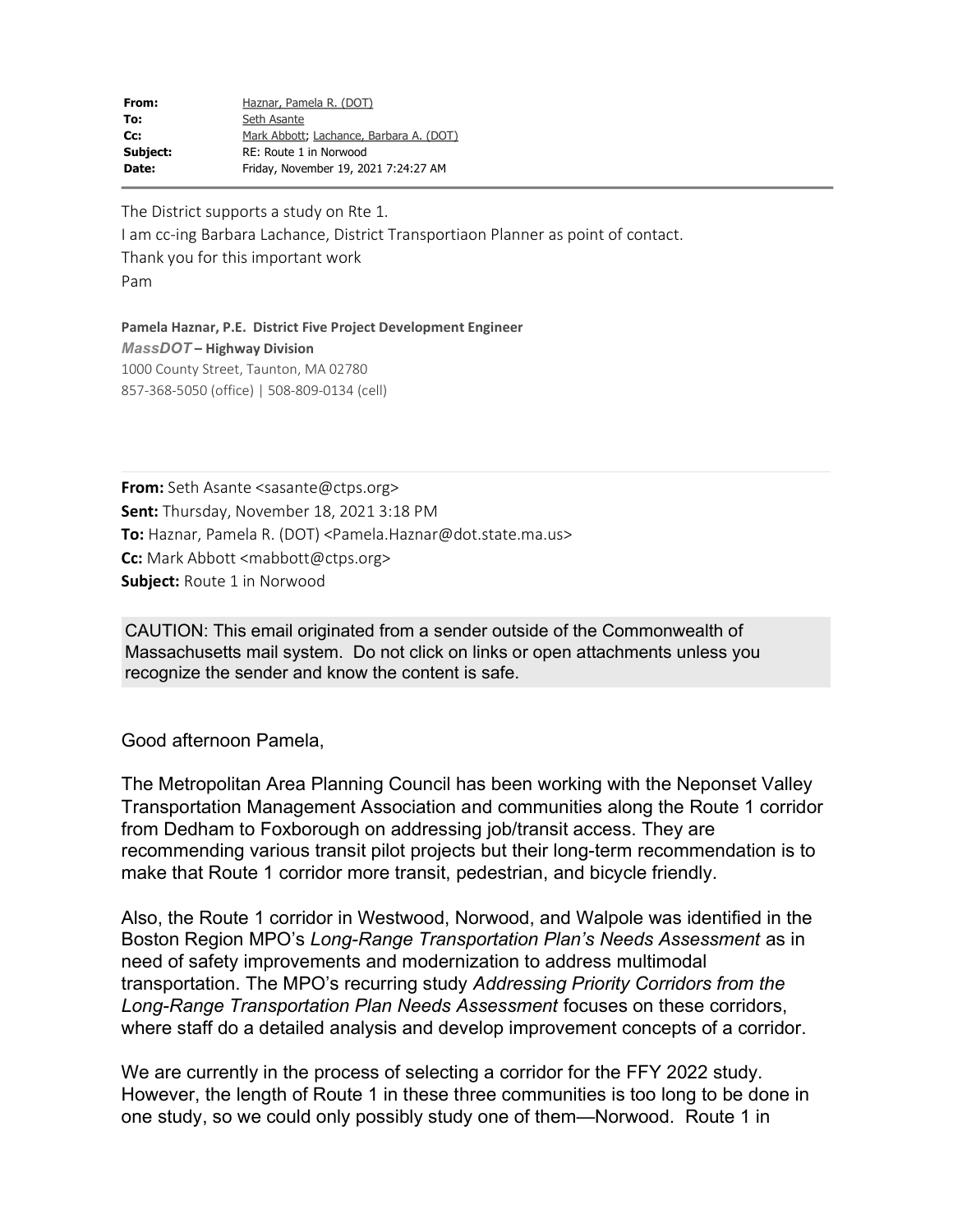Norwood is the busiest in the three communities, serves mixed land uses, and has the most pressing need for safe pedestrian and bicycle accommodations. In addition, safety and operations are concerns, as there are five HSIP crash clusters in this corridor.

I am contacting you to see if District 5 will support studying Route 1 in Norwood to address the corridor needs.

As usual let us know if you have any questions.

Thank you, Seth

Seth A. Asante Chief Transportation Planner Central Transportation Planning Staff Boston Region Metropolitan Planning Organization 857.702.3644 | sasante@ctps.org | www.ctps.org Facebook | YouTube | Twitter | Instagram | LinkedIn

Please be advised that the Massachusetts Secretary of State considers e-mail to be a public record, and therefore subject to the Massachusetts Public Records Law, M.G.L. c. 66 § 10.